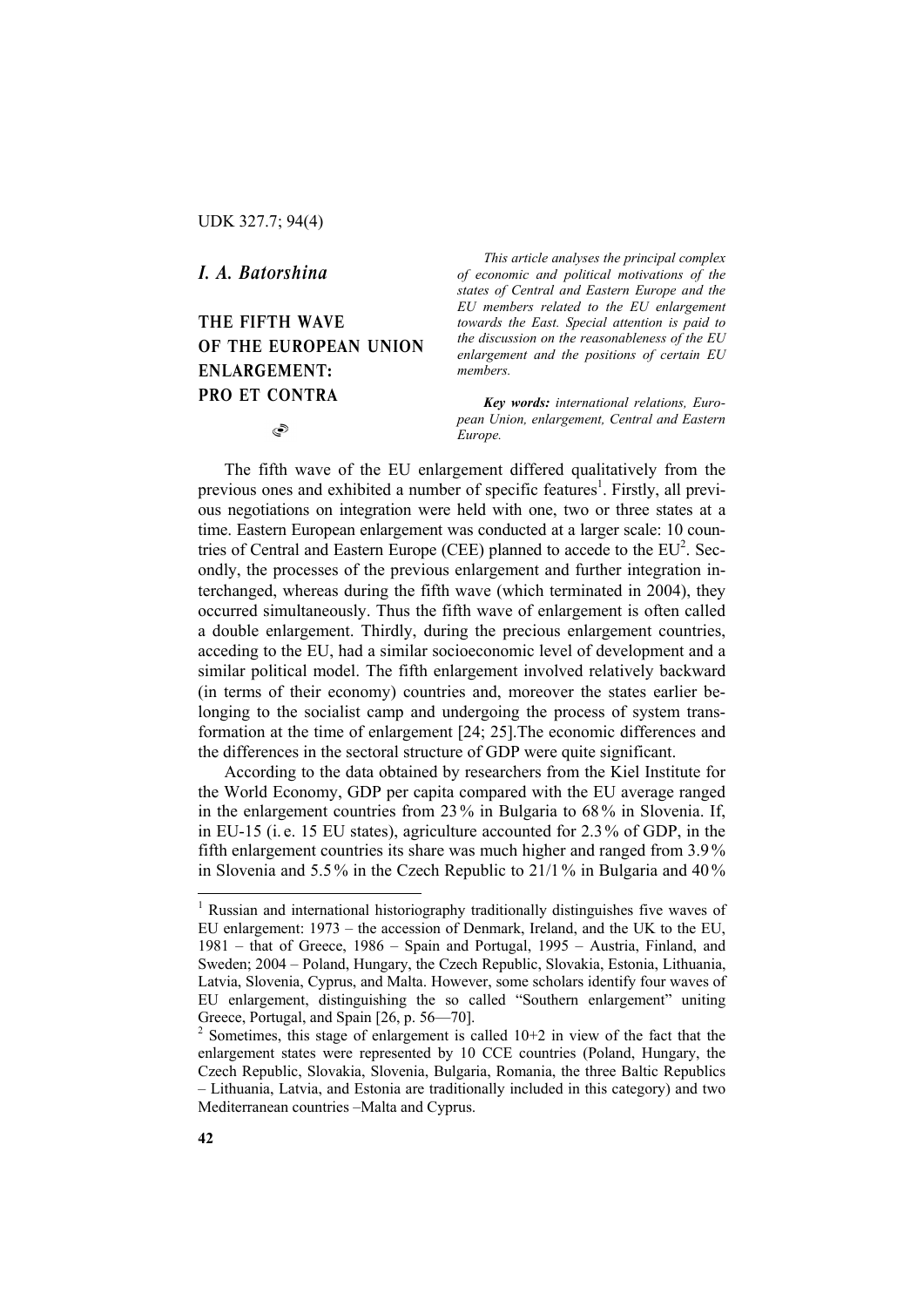in Romania. In its turn, the service industry averaged 67% of GDP in the EU in comparison with 41.7% in Romania and 53.7% in the Czech Republic. The share of heavy and mining industries was very high and reached, in terms of gross value added 30.7 % in the Czech Republic and more than 40 % in Romania [14].

Market reforms, including privatisation and the banking system reform, had not been completed in the candidate-countries before their accession. That is why the economic effect of CEE countries' accession to the EU proved to be limited: alongside a one-third increase in the total number of the EU population, the GDP growth in the EU amounted, according to different estimates, from 5 to 8 % [13; 16; 22].

According to the European Commission, out of 105 mln population of CEE countries, 98 mln resided in the areas where GDP per capita did not exceed 75% of the EU average. Thus, in effect, the EU enlargement created a new group of countries, in which the average income did not exceed 40% of the EU average [17].

The aspiration of the fifth enlargement states to participate in the EU enlargement processes was a result of economic and political considerations. From the economic point of view, the existence of a strong and economically developed core structure in the EU ensured welfare growth in CEE states. Obviously, they counted on a massive financial support for socioeconomic reforms carried out in the process of their economy restructuring and the transition from the planned-administrative model to market economy.

According to K. Voronov, L. Medvedev, and A. Sindeev, experts on international history, EU integration was dominated by political interests of the enlargement states. First of all, it was manifested in the implementation of the existential idea of a return to Europe [3; 10]. Europe is associated in the consciousness of Eastern European states with the antebellum pre-socialist development of these countries. So, as the Romanian ex-minister of foreign affairs, Andrei Pleşu, said, for Eastern Europeans Europe is, first of all, a symbol, a symbol of the past. In Prague, Budapest, Belgrade or Bucharest, in Krakow or Sofia, the word *Europe* evokes dual associations: on the one hand, Europe means a normal state of affairs preceding communist totalitarianism; on the other hand, Europe means life before war, the aggregate of everything that made up "good old days" [2, p. 81].

The existence within the Warsaw Treaty military-political bloc and the socialist economic model over a long period of time were perceived by CEE countries as an imposed form of cooperation, or, according to Václav Havel, last president of Czechoslovakia, "antique forcible robes" [10, p. 25].

The disintegration of the Soviet bloc and the changes in the geopolitical situation in Europe opened up an opportunity for the states of the Central Eastern region to "return" to Europe. In his speech delivered to the European Council in Strasbourg in January 1990, the Polish Prime Minister, Tadeusz Mazowiecki, stressed that Europe was experiencing difficult times. The half of the continent that had been separated for almost 50 years from its original life source wanted to return to it. Perhaps, one should not talk about a second inclusion but rather about the restoration of the Europe that ceased to exist after the Yalta Agreement [10, p. 24].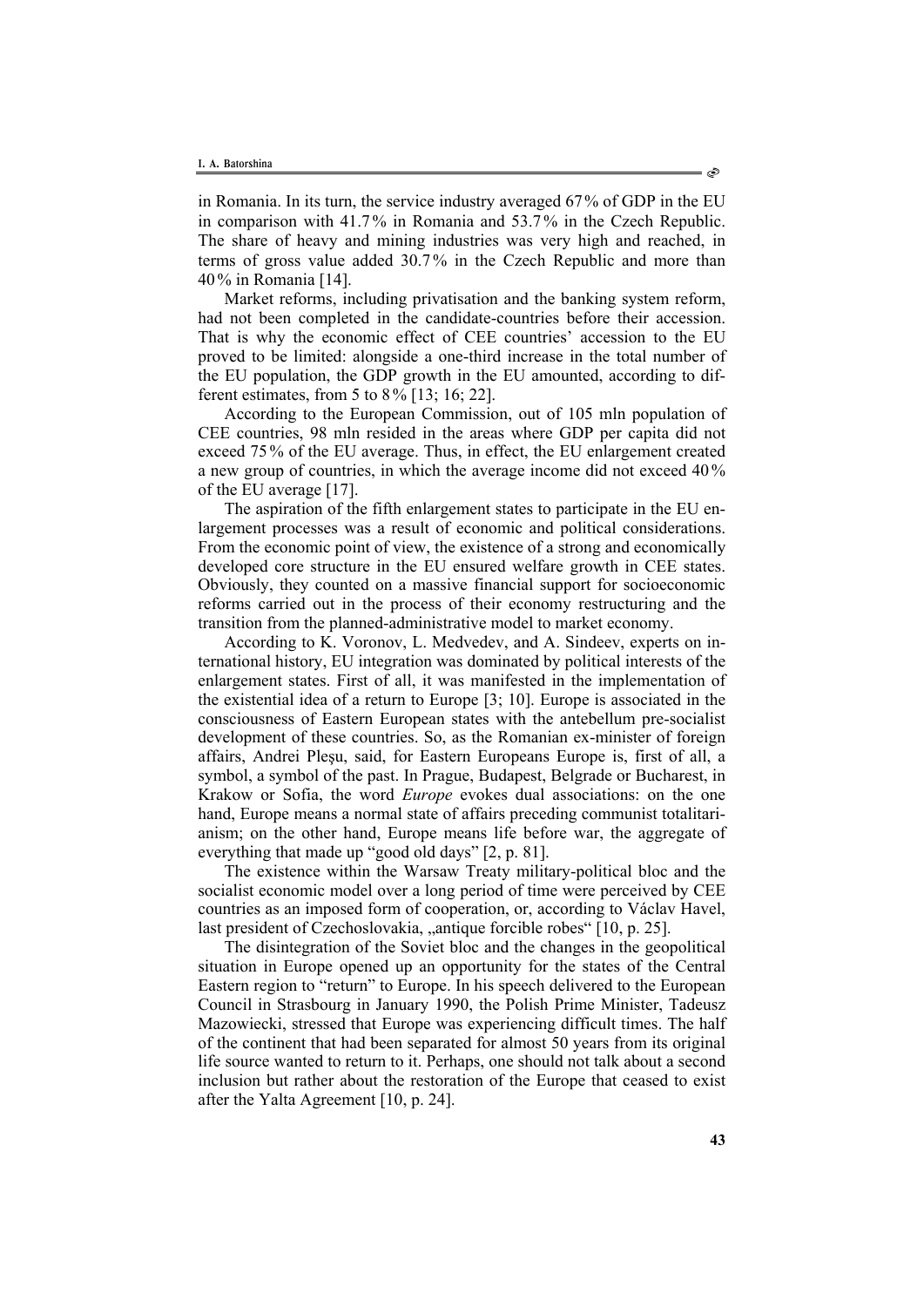Through integration into the EU structures, CEE countries aspired to escape Russia's influence to ensure soft security, since "today, the European Union is the principal guarantor of democracy both in its member-states, and the neighbouring countries" [7, p. 9]. Political leaders of Eastern Europe stressed that "in Europe we see all the values — motherland, freedom and human rights, we keep on indentifying ourselves with this Europe [10, p. 24].

On the other hand, integration into the EU gave an opportunity to increase their political heft within the world community, eluding the vulnerable role of buffer states between the West and the East. Apparently, that is why some scholars maintain that enlargement countries aspired to accede to the European Union not because of the prospective benefits but rather because of the danger of becoming isolated from Western European integration [24].

The motivation of EU member states for Eastern enlargement was also connected with a symbiosis of political and economic reasons. Despite the fact that the accession of CEE countries to the EU resulted in just a 5—8 % increase in the GDP of the EU countries, it yielded some economic benefits. It has to be noted that, as a result of the enlargement, the single EU market grew from 370 to 455 mln consumers, which led to a significant increase in the internal commodity circulation and the investment activity of EU member states, a greater number of joint ventures in the CEE regions and decreased considerably the costs of trading operations. All in all, it was meant to accelerate economic growth in the enlarged EU: "the amalgamation of the old (and slowly reformed) and new (transforming and adapting to new challenges) Europe can give a major impetus for a more rapid development of the whole economy of the continent, as well as the modernisation of the European model [15, p. 4].

However, it is obvious that the integration of Eastern Europe was, to a significant extent, politically motivated both for EU member and enlargement states. The location of the EU in the vicinity of the closed group of post-Soviet states having socioeconomic and ethnical problems and an unstable democratic structure posed a potential threat. The Eastern enlargement was considered an important factor of consolidation of democracy and stability in Europe. Moreover, the accession of Central and Eastern Europe made it possible to increase the political heft of the EU in the world and change its international status, strengthen its positions in a number of organisations, including NATO, WTO, OECD, etc. Thus the Eastern enlargement was highly praised in the West: it was described as a victory over the "Yalta division", whereas Jacques Santer (the chair of the Commission of the European Communities<sup>3</sup> — CEC — in 1995—1999) called this process "a great event in European integration" [6, p. 22], "a gift to ourselves and the candidates" [9, p. 363].

۹

l

<sup>&</sup>lt;sup>3</sup> The Commission of European Communities, European Commission: the first variant is used in the EU founding treaty. It became the Commission of European Communities after the 1967 Merger Treaty came into force. Today, the most widely used albeit unofficial term is *European Commission* [9, p. 211].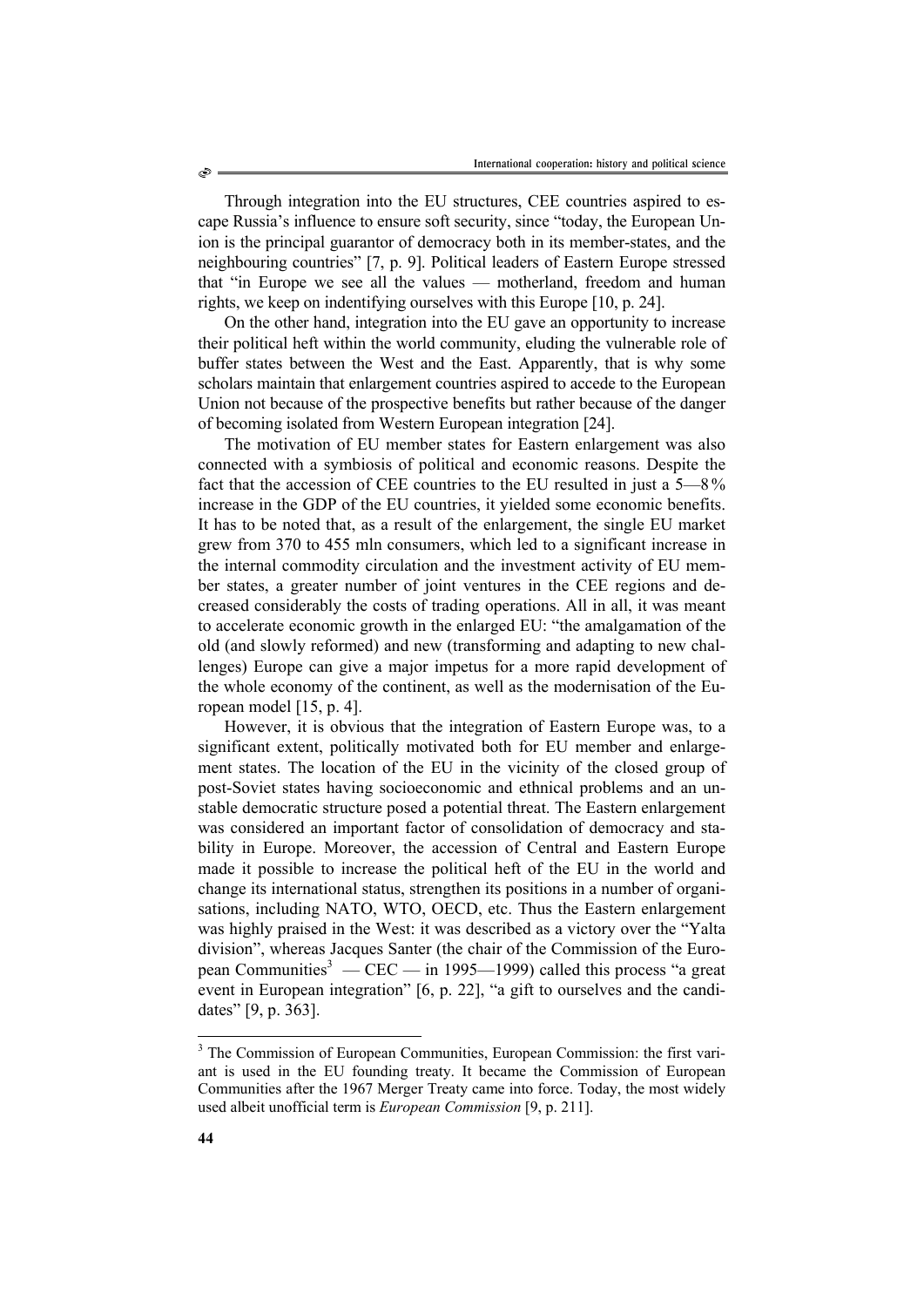The Eastern enlargement sparked off heated discussions within the EU, which continued throughout the accession process and demonstrated various approaches to the EU enlargement as such. Italy, the Benelux countries and Germany constituted the camp of optimists, being very enthusiastic about integration. One of the most ardent advocates of the Eastern enlargement was Germany, which was dubbed by the Russian scholars, K. Voronov and E. Iordanskaya the "driver and engine of European integration" [3; 8]. German interests stemmed from the aspiration to strengthen the country's position with the help of CEE countries. Their trade and economic flows were closely connected with Germany: according to E. Iordanskaya, in 1993—2000, German export to CEE countries increased 2.8 times from 39.9 to 112.6 bln German marks, whereas German import increased 2.9 times from 34 to 101.87 bln marks [8]. Of course, the inclusion of CEE countries into the common European market catered for German interests increasing Germany's economic potential. Moreover, Germany was an important investment partner of these states; consequently, the Eastern enlargement was capable of strengthening its investment activity. It was emphasised at the 1999 International Forum that Germany, which enjoyed close economic ties with the region of Central and Eastern Europe, will benefit most of all EU member states from the Eastern enlargement [8].

The United Kingdom and Denmark also supported the enlargement but for different reasons. Opposing the strengthening of the political functions of the EU, they hoped that the enlargement process will slow down the establishment of a political union and postpone the settling of this issue for an uncertain period.

The following observation is of interest: the EU member states that actively supported the Eastern enlargement aspired to accelerate the processes of European integration in the course of their EU presidency. So, it was the 1993 Danish presidency, when the principle decision on the possibility of EU enlargement to the Central and Eastern European countries was made and the well-known Copenhagen criteria were devised. During the presidency of Luxembourg, new programmes for providing support for the candidate countries in the process of their preparation for the accession to the EU were introduced at the 1997 Luxembourg summit. At the 1999 meeting in Berlin, one of the most acute issues — the cost of the forthcoming enlargement and the budget in view of the enlarged EU for 2000—2006 — was settled. Finally, in 2002, in the framework of the Brussels and Copenhagen EU summits (during Belgian and Danish presidency respectively), it was announced that the negotiations with ten countries of Central and Eastern Europe on their accession to the EU concluded successfully.

EU member states were obviously interested in certain enlargement countries: Germany supported Poland, Scandinavian countries advocated closer cooperation with the three Baltic states, Greece's interests focused on Cyprus [19]. However, the Eastern enlargement was not supported unanimously by all member states. For instance France, which was generally in favour of the accession of CEE countries to the EU, was concerned about a decrease in its political influence in the enlarged Union and the strengthening of the position of Germany.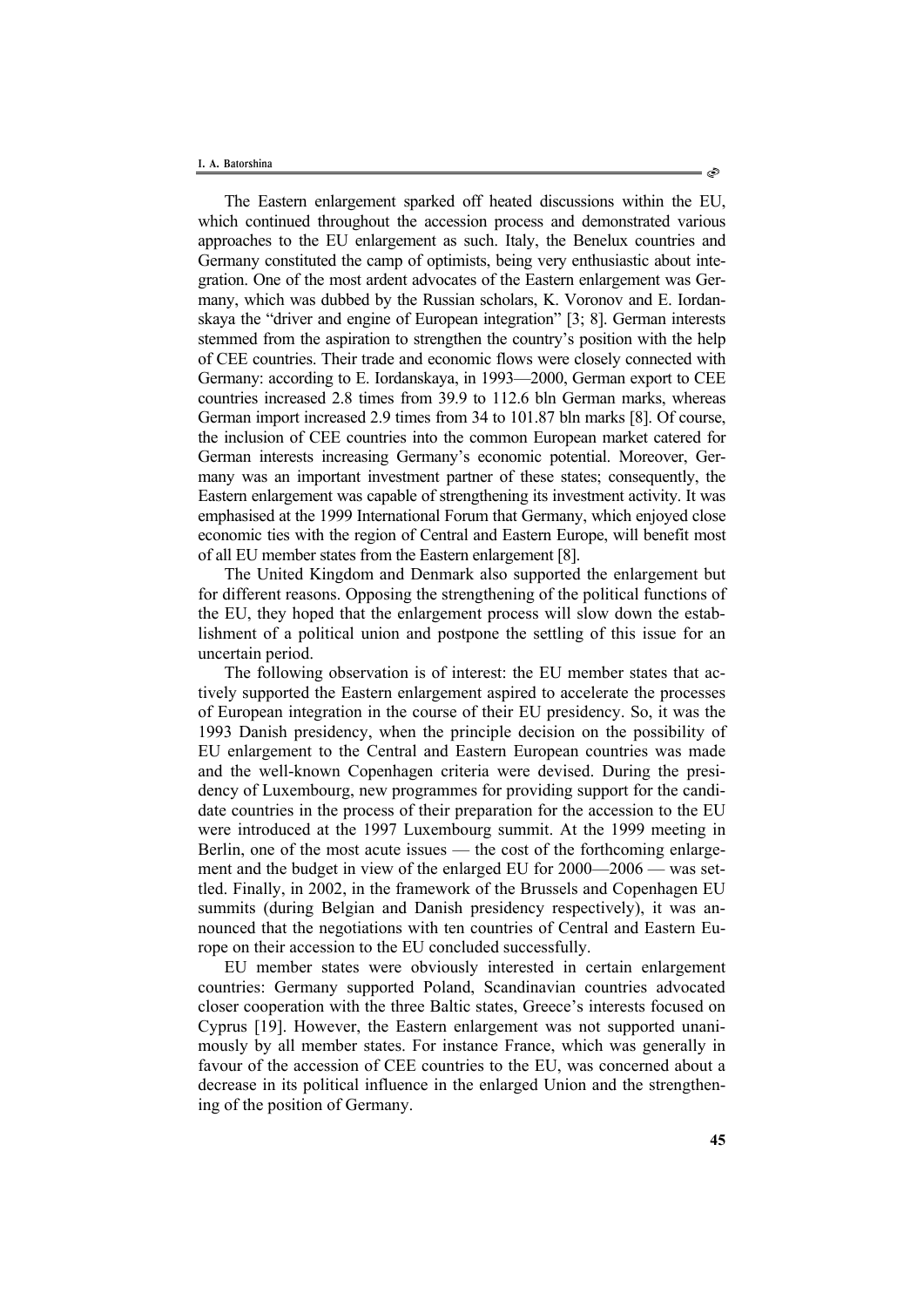Spain and Portugal, which, after the accession of CEE countries, ceased to be the poorest EU regions, had all the reasons to be anxious that the financial support for the alignment of socioeconomic development through the EU budget would be cut down<sup>4</sup>. Spain even threatened to block the Eastern enlargement process unless certain guarantees of further financial support were provided [5].

Moreover, some EU member states that were generally in favour of EU enlargement were still concerned about the accession of post-Soviet countries to the EU, since their accession would increase the cost of enlargement for the member states in inverse proportion and, correspondingly, would have to increase their contribution to the EU budget. Naturally, this increase in EU budget contributions was opposed by the major contributors — Germany, the Netherlands, and the UK. The beneficiary countries (Portugal, Spain, Greece, Italy, France), in their turn, were against any decrease in financial payments<sup>5</sup>.

Alongside financial issues relating to the enlargement, the EU member states were anxious about the efficient functioning of the enlarged EU. The need for serious reforms of EU institutions was obvious. Germany, in particular, advocated a stronger political structure of the EU. It caused a negative reaction of the UK representatives: the Conservative MP, Sir Peter Tapsell compared the German vision of Europe to Adolf Hitler's [3, p. 65]. At the same time, the EU member states were concerned about their decreasing influence as a result of EU institutional reforms, which suggested reducing the representation of the old member states given the accession of new members to the EU.

It is the above-mentioned concerns that shaped the tactics of relations with CEE countries and affected the development of mechanisms meant to ensure the necessary level of development of the candidate countries prior to the accession in order to avoid the destabilising effect of the enlargement on the functioning of the EU.

According to Desmond Dinan, the link between the enlargement and institutional reforms was obvious [19, p. 283]. On the threshold of such a massive enlargement, there was a need to change the quantitative composition of the European community bodies, as well as the voting system. An unchanged voting system posed a threat to the functioning of the enlarged EU bringing together 25 member states — it was fraught with a decrease in gov-

 $\overline{a}$ 

S

<sup>&</sup>lt;sup>4</sup> Thus, the 1992 Edinburgh summit reached a decision that the financing of the poorest EU countries (Greece, Ireland, Portugal, and Spain) from the Structural Funds and the Cohesion Funds would be doubled over the next seven years. These measures were aimed at overcoming the opposition during the negotiations on the accession of poorer states [28].

<sup>&</sup>lt;sup>5</sup> Surveys show that, in 1997, the greatest concerns of the citizens of the member states regarding the enlargement process were triggered by the following circumstances: firstly, the EU enlargement was expected to be very expansive for the old member states (44% of EU residents; 52% considered it inevitable); secondly, there were well-grounded concerns relating a decreased in salaries (50 and 54% respectively) [21].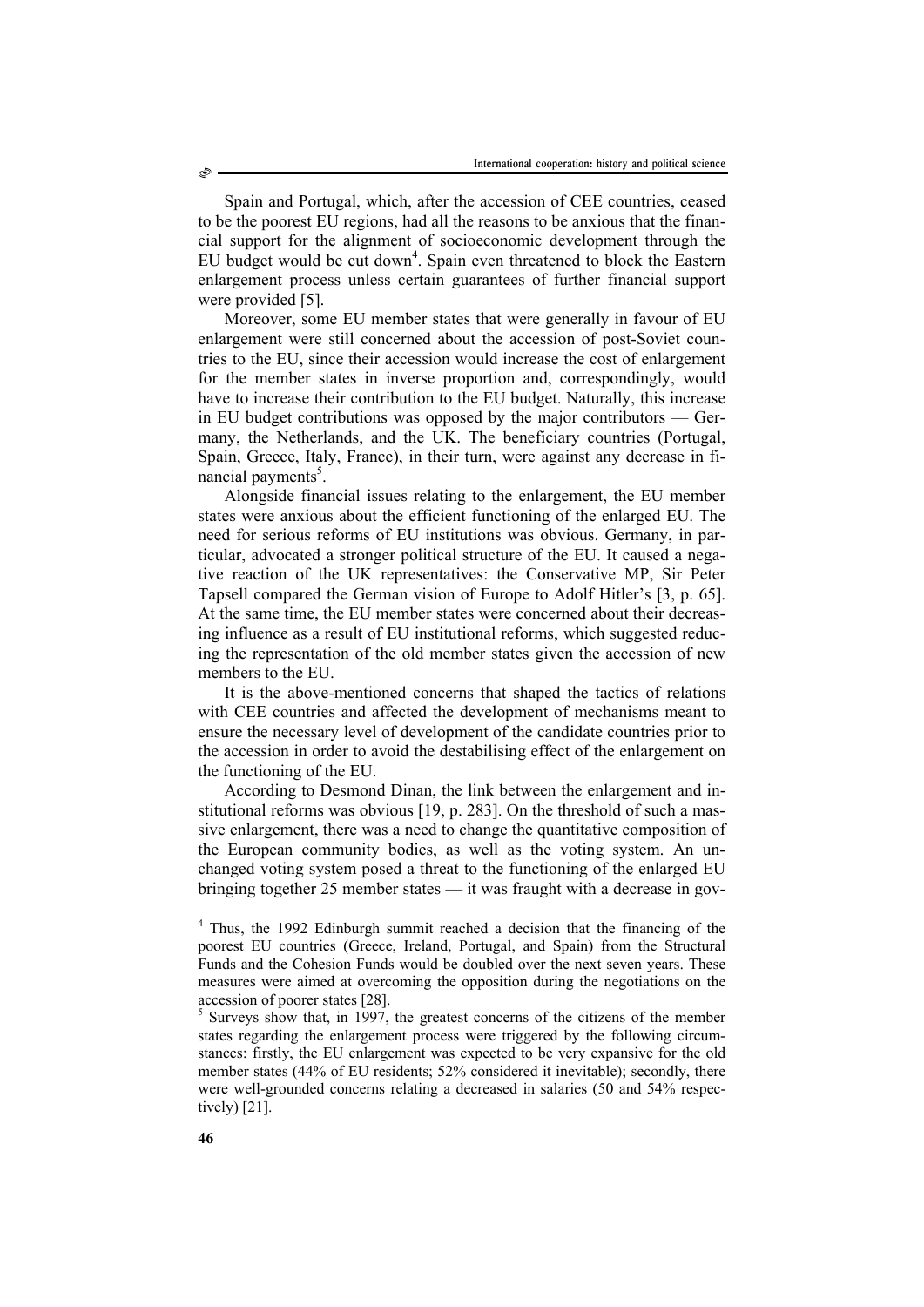ernance efficiency and future inability when it came to making political decisions on the voting basis.

Discussions on the heft of the votes of EU member states exposed the existing disagreements between larger and smaller EU states. Germany insisted on maintaining the majority of votes in the European Union; France aspired to equal representation with Germany. The French president, Jacque Chirac, presented the argument of one of the founding fathers of the EU, Jean Monnet, stating that equal representation of Germany and France was a sacrosanct and inviolable part of the French-German agreement at the first stages of integration processes. Federal Chancellor of Germany, Gerhard Schröder, refused to accept this point of view bringing up the demographic criterion, which is to be used in the qualified majority voting. Smaller states (i. e. the Netherlands) also demanded more votes [1; 12; 19; 21].

The Amsterdam Treaty of 1997 solved the problem of institutional restructuring only partially. The agreement signed in Nice (2000) was meant to conclude the reforming of EU institutions in order to ensure its effective functioning after the enlargement. The agreement stipulated the composition of EU bodies, as well as the voting procedure and the application of the qualified majority principle. According to the Nice version of the agreement, the number of European parliament members was increased to 732 people [11]. Germany succeeded in maintaining the majority of votes in the EU Parliament (99 votes). The UK, France, and Italy had to reduce their representation (from 87 to 72 votes). Smaller EU countries also slightly reduced the number of their representatives in the European Parliament [4].

Alongside the "optimisation" of the number of votes, the reform of the voting system took place. In some 'sensitive' areas, such as common foreign and security policy, taxation and migration policy, the EU member states reserved the right to impose a veto. As to the voting in the Council, the principle of qualified majority was to be applied in two cases: when the majority of member states voted for the decision, or the decision was approved by a minimum of 232 votes, which accounts for 72.3% of all votes (in the Council, each country has a certain number of votes constituting the total of 231 votes) [23]. At the same time, the four largest states reserved the opportunity to influence the results of the voting: the votes cast should account for at least 62% of the total number of EU citizens.

The second most acute problem for the EU member states was the financing of enlargement. According to Heather Grabbe, "The impact of enlargement on the EU public finances is a political issue rather than an economic one. Ultimately, the cost of enlargement on the public purse depends on how generous the EU decides to be" [21, p. 33—34]. According to some experts, for the EU member states, the enlargement was not exceedingly expensive and, as certain estimates suggest, accounted for approximately 10 % of the total EU budget. However, from the very beginning of negotiations on the EU budget, some principal contributors — Germany, Sweden, and the Netherlands — adopted a rigid position deprecating any increase in contributions to the common budget.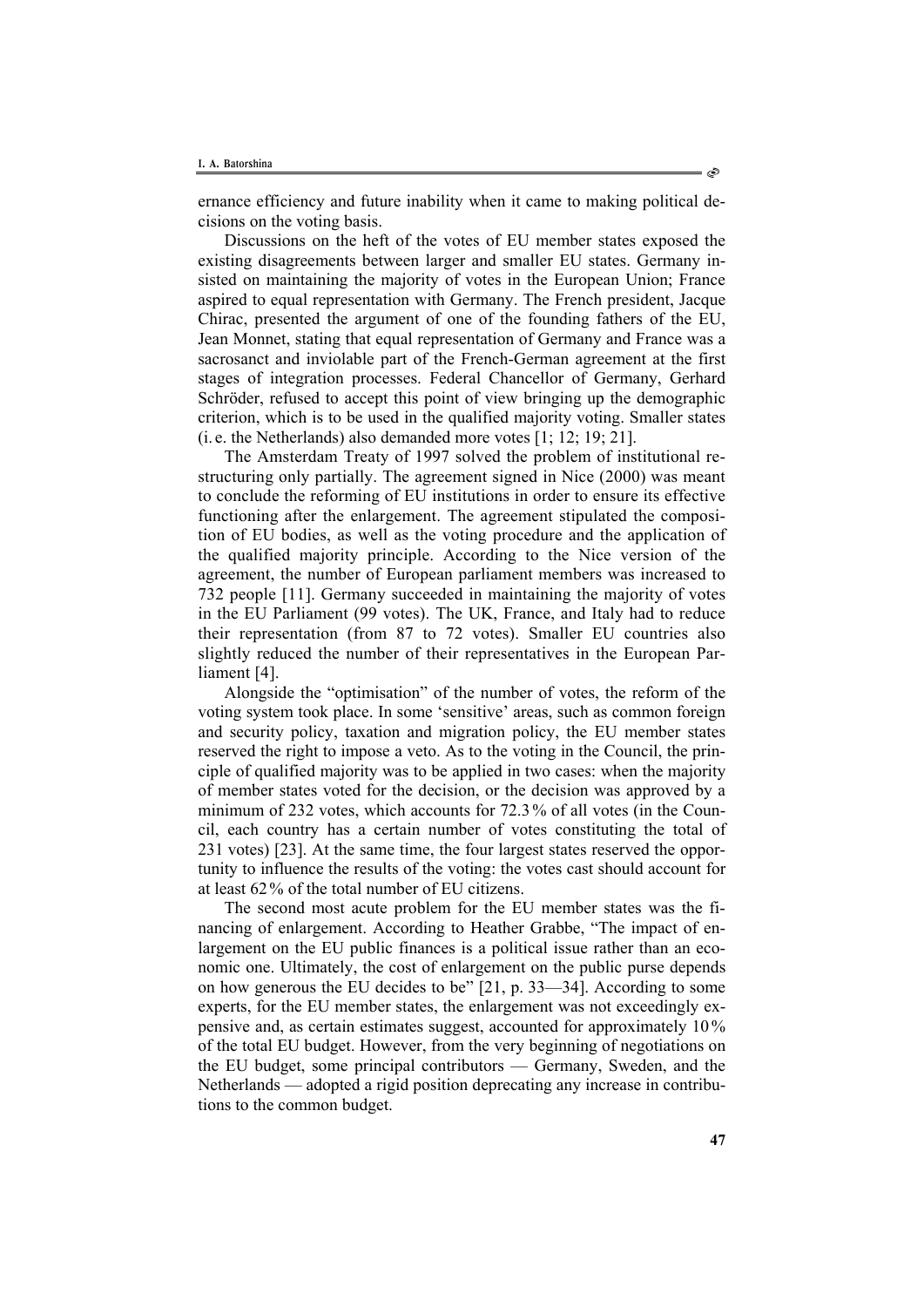The starting point for the solution of financial issues was the EU budget agreement adopted in 1999 in Berlin. According to this document, contributions to the common EU budget could not be increased considerably after an enlargement. In the framework of the 2000—2006 budget cycle, an agreement was reached that financial contributions will remain at the same level and will not exceed the established maximum of 1.27% of the total EU GNP [26].

One of the mechanisms of reducing the cost of EU enlargement was the decision to deny Eastern European farmers direct payments in 2000—2006. Moreover, it was decided that the EU member states will receive financial support from the Structural Funds and the Cohesion Funds at a level not exceeding 4% of their GDP [21]. It significantly reduced the cost of enlargement (one should take into account that those projects should be co-financed by national governments, which limited the opportunities for the new members to use financial resources of the EU). Thus, this principle became something of a compromise between the new and old member states, the principal and the beneficiary states. According to expert estimates, the new EU members could count on receiving financial support at a level of 30 % of the total budget of the Structural Funds [20]. All in all, the total expenditure on the new member states, according to the financial plan approved in Berlin in 1999 did not exceed 10—16 % of the total annual budget of the EU.

The 2002 Brussels summit reached an agreement on the financing for the 2007—2013 budget cycle, which eliminated the last problem the EU faced on the way to successful conclusion of negotiations on the accession of Central and Eastern European states. The latter made it possible to announce the conclusion of negotiations at the European Council summit in Copenhagen in December 2002. The final document emphasised that "the European Council in Copenhagen in 1993 launched an ambitious process to overcome the … division in Europe. Today marks an unprecedented and historic milestone in completing this process with the conclusion of accession negotiations with Cyprus, the Czech Republic, Estonia, Hungary, Latvia, Lithuania, Malta, Poland, the Slovak Republic and Slovenia" [18, p. 8—9]. The first of May 2004 was announced the day of accession, which completed the grand and unprecedented enlargement of the European Union to the East.

## *References*

1. Borchardt K.-D. 1994, *Azbuka prava Evropejskogo soobwestva [ABCs of European Community],* Мoscow.

2. Butorina, О. 2004/2005, Novye evropejcy v novoj Evrope [New Europeans in the New Europe], *Kosmopolis*, no. 4 (10), p. 78—92.

3. Voronov, К. 2002, Pjatoe rasshirenie ES: sud'bonosnyj vybor [The fifth enlargement of the EU: a fateful choice], *Mirovaya Ekonomika i Mezhdunarodnye Otnosheniya [World Economy and International Relations]*, no. 9, p. 59—87.

4. Butorina, О. V. (ed.), 2003, *Evropejskij sojuz: spravochnik [The European Union: a guide],* Moscow.

5. Zlokazova, N. 2004, Rasshirenie ES: za i protiv s pozicij ego chlenov [EU Enlargement: the pros and cons from the standpoint of its members], *Mirovaya Ekonomika i Mezhdunarodnye Otnosheniya [World Economy and International Relations]*, no. 1, p. 62—69.

۹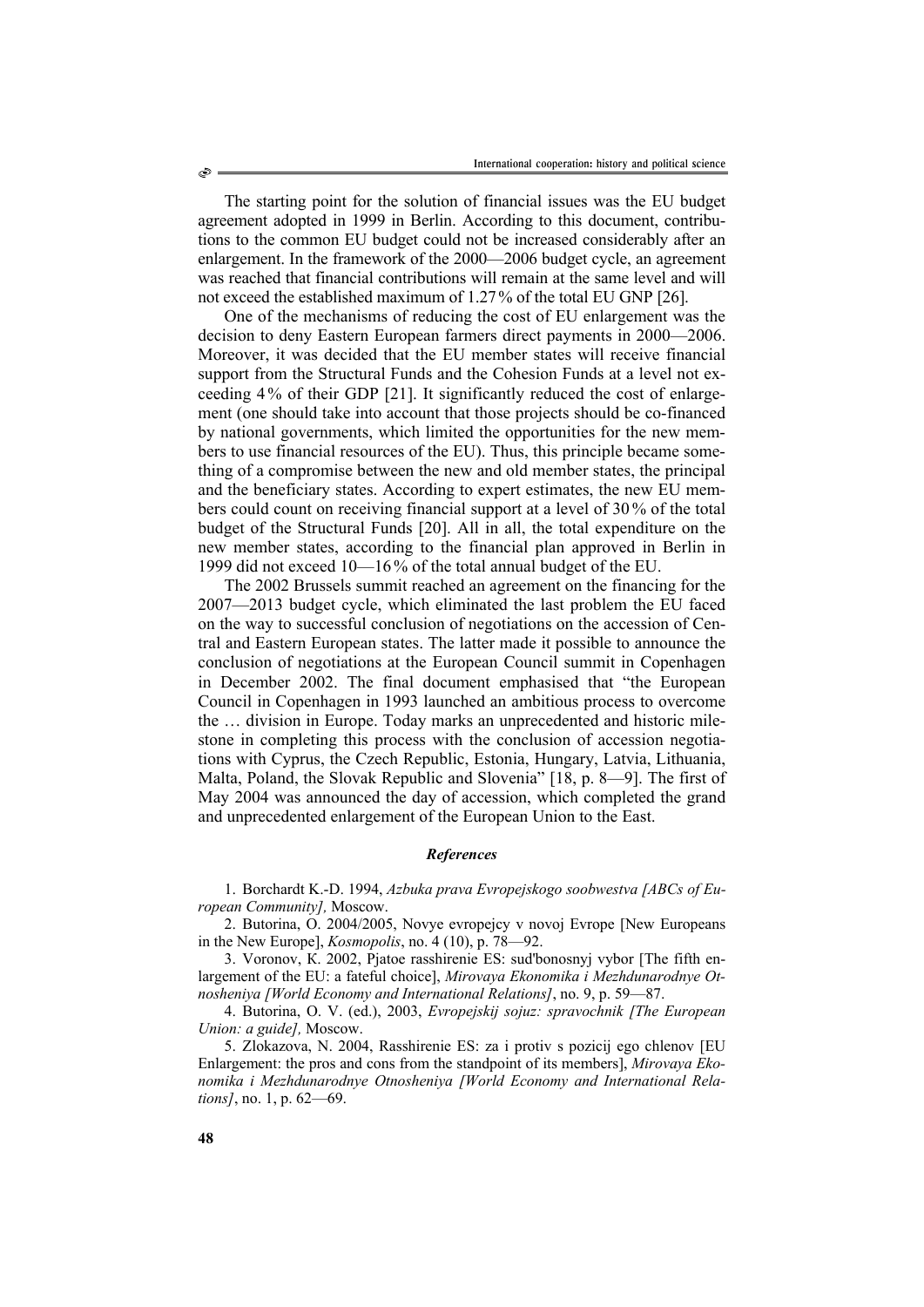6. Ivanov, I. 1999, Rasshirenie Evrosojuza: scenarij, problemy, posledstvija [EU enlargement: a script problem, the consequences], *Mirovaya Ekonomika i Mezhdunarodnye Otnosheniya [World Economy and International Relations]*, no. 9, p. 22—33.

7. Inozemtsev, V. L., Kuznetsova, Ye. R. 2002, Vozvrawenie Evropy. Ob#edinennaja Evropa na puti k liderstvu v mirovoj [Return Europe. A united Europe on the path to leadership in the world], *Mirovaya Ekonomika i Mezhdunarodnye Otnosheniya [World Economy and International Relations]*, no. 4, p. 3—14.

8. Iordanskaja, E. N. 2002, Rasshirenie ES na Vostok: pozicii Germanii [EU enlargement to the East: Germany's position], *Mirovaya Ekonomika i Mezhdunarodnye Otnosheniya [World Economy and International Relations]*, no. 2. P. 67—74.

9. Kashkin, R. Yu. 2005, *Vvedenie v pravo Evropejskogo sojuza [Introduction to the law of the European Union],* Moscow.

10. Lippert, B. 2002, Central'naja i Vostochnaja Evropa [Central and Eastern Europe]. In: Vaydenfeld, B. Wessel, W. (ed.), *Evropa ot A do Ja: spravochnik evropejskoj integracii [Europe from A to Z: A Handbook of European integration]*, Riga, p. 355—365.

11. Medvedev, L. А., Sindeev, А. А. 1999, *Istorija zapadnoevropejskoj integracii (40—90-e gody XX veka): sozdanie Evropejskogo sojuza. 80—90-e gody [The history of Western European integration (40—90th years of XX century): the creation of the European Union. 80—90s],* Tver.

12. Treaty of Nice, 2001, *Official Journal of the European Communities*, C 80, 01) available at: http://eur-lex.europa.eu/en/treaties/dat/12001C/pdf/12001C\_EN. pdf (accessed 13 April 2011).

13. Noel, E. 1994, *Rabotat' soobwa — princip dejatel'nosti organov Evropejskogo soobwestva [Working together — the principle activities of the European Community],* Moscow.

14. Pozdnyakov, V. N., Ganzha, R. 1999, Novye strany na poroge Evropejskogo sojuza [New countries on the threshold of the European Union], *Mezhdunarodnaja zhizn' [International Affairs],* no. 3, p. 37—44.

15. P'yacolo, D. 2002. Vostochnaja Evropa mezhdu transformaciej i vstupleniem v ES: analiz reformatorskih trebovanij [Eastern Europe between the transformation and EU accession: an analysis of reform requirements], *Problemy teorii i praktiki upravlenija [Theoretical and Practical Issues of Management],* no. 2, p. 8—14.

16. *Rasshirenie ES na Vostok. Predposylki, problemy, posledstvija* [Eastern EU enlargement: prerequisites, problems, repercussions], 2003, Predposylki, problemy, posledstvija Moskow.

17. Baltas, N. 2004, The economy of the European Union. In: Nugent, N. (ed.). European Union enlargement, New York, p. 146—158.

18. Challenge of Enlargement, *Oficial'nyj sajt Evropejskogo sojuza [Official website of the European Union]*, available at: http://europa.eu/legislation summaries/ enlargement/2004 and 2007 enlargement/l6002 0 en.htm (accessed 13 April 2011).

19. Copenhagen European Council (12 and 13 December 2002). Presidency Conclusions, 2002, *Bulletin of the European Union*, no. 12, p. 8—9.

20. Dinan, D. 2004, Europe Recast: A History of European Union, London, p. 267—268.

21. *Eurobarometer. Public opinion in the European Union*. 1997, no. 47, Brussels.

22. Friis, L., Jarosz-Friis, 2002, *A. Countdown to Copenhagen. Big Bang or Fizzle in the EU's Enlargement Process?* Copenhagen, p. 50.

23. Grabbe, H. 2001, *Profiting from EU Enlargement*, London.